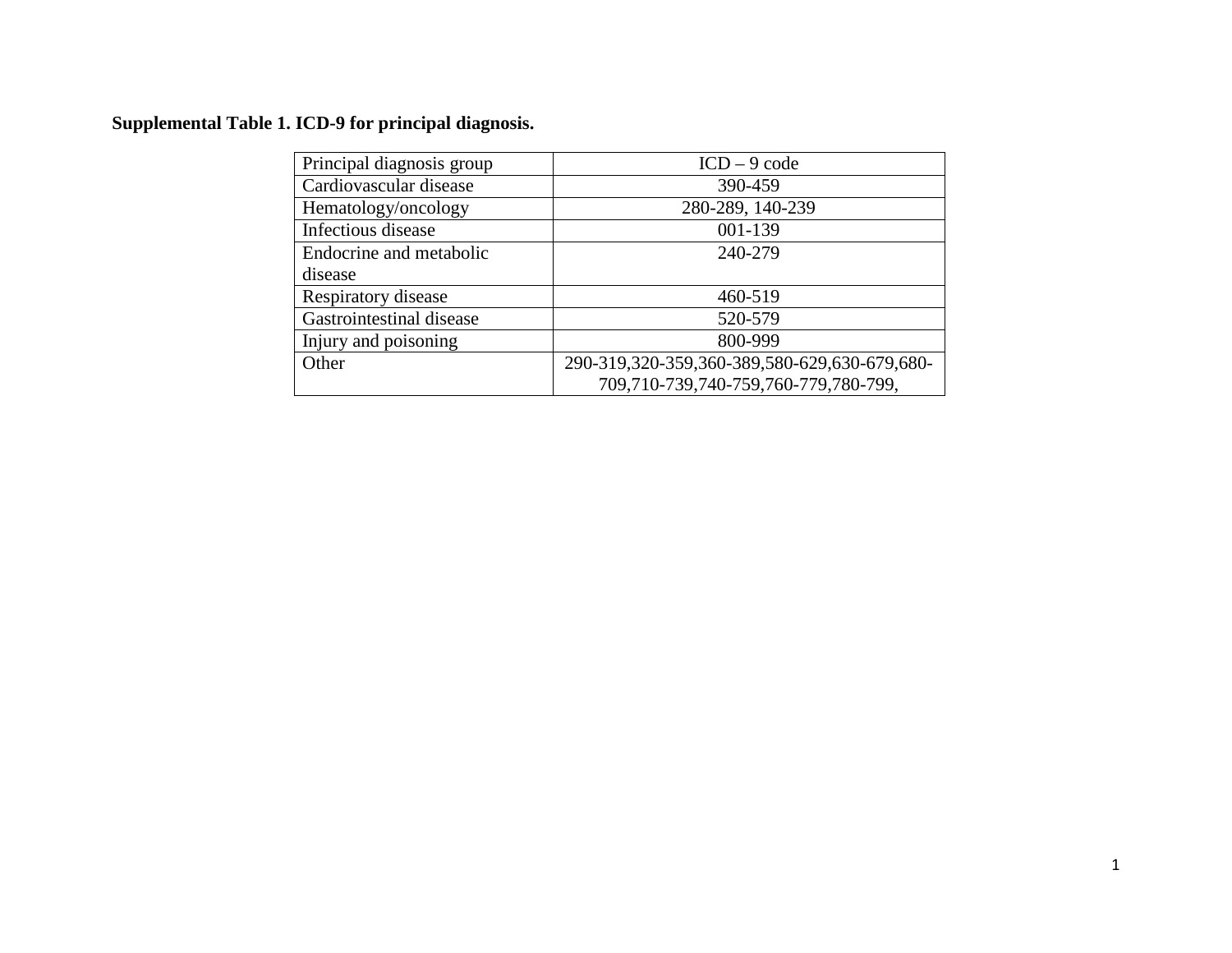#### **Supplemental Statistics**

Missing data were not imputed; lower counts were reported.

The models were generated sequentially to determine the successive influence of potential confounders on the relationship between admission Mg level (reference group, 1.7-1.89 mg/dL) and outcomes; model 1: unadjusted; model 2: adjusted for age, sex, eGFR and Charlson score; model 3: adjusted for all factors in model 2 and principal diagnosis. The data distribution on LOS was skewed to the shorter LOS; consequently, the data was log transferred before entering the model. A two-tailed *p* value of <.05 was considered significant. Unless specified, JMP statistical software (version 9.0, SAS Institute Inc., Cary, NC) was used for analyses.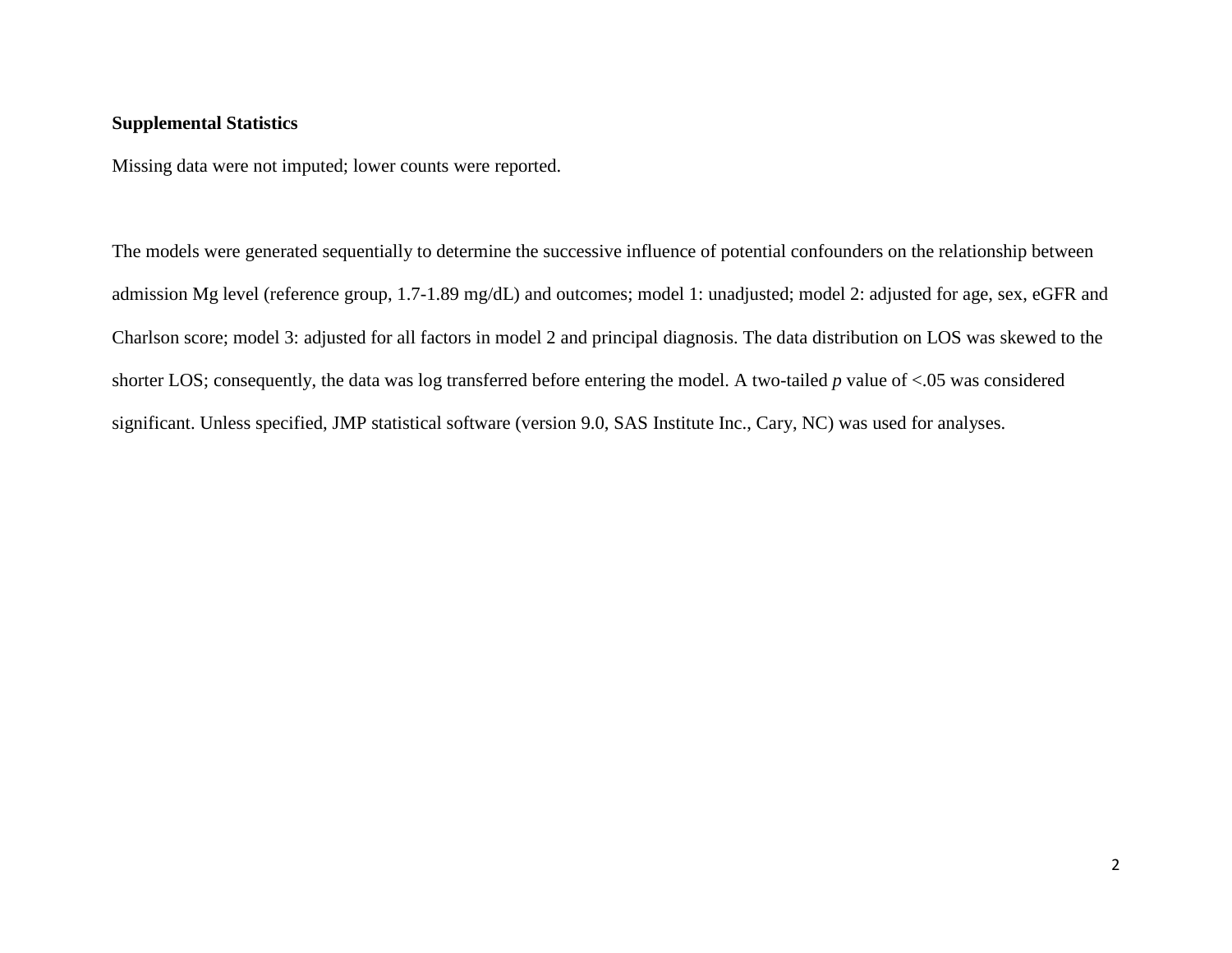**Supplemental Figure 1. The study flow chart.**

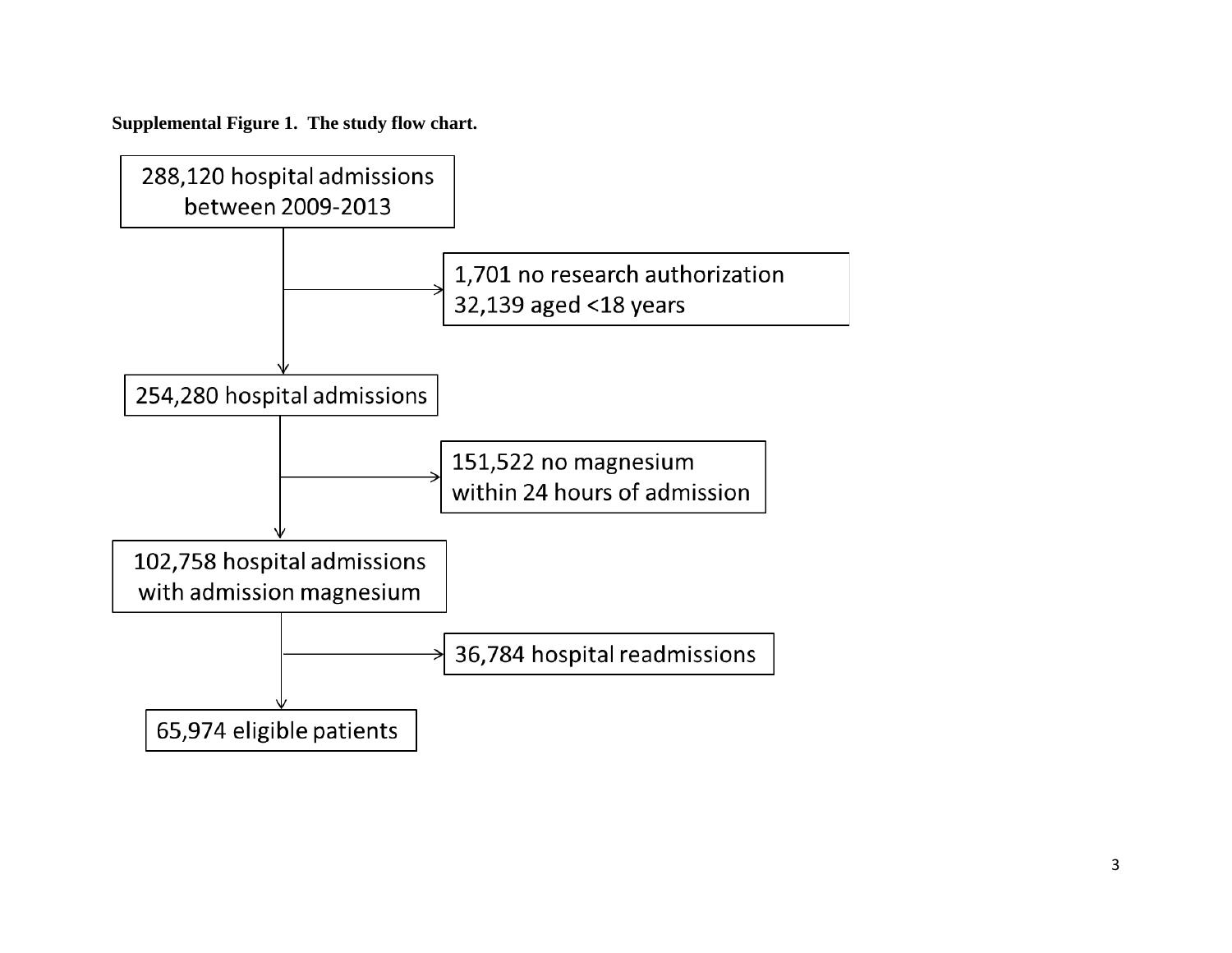### **Supplemental Results**

We performed statistical analysis comparing the baseline characteristics of patients with and without admission Mg measurement. We found that 41% of the patients without admission Mg were comprised of psychiatric diseases, Ob-GYN problems, and acute symptoms of no clear attributable systemic illness or organ dysfunction, as versus 18% of the patients with admission Mg belong to the same category. Patients without Mg were much younger, 56±19 years, as versus 62±17 years in patients with admission Mg.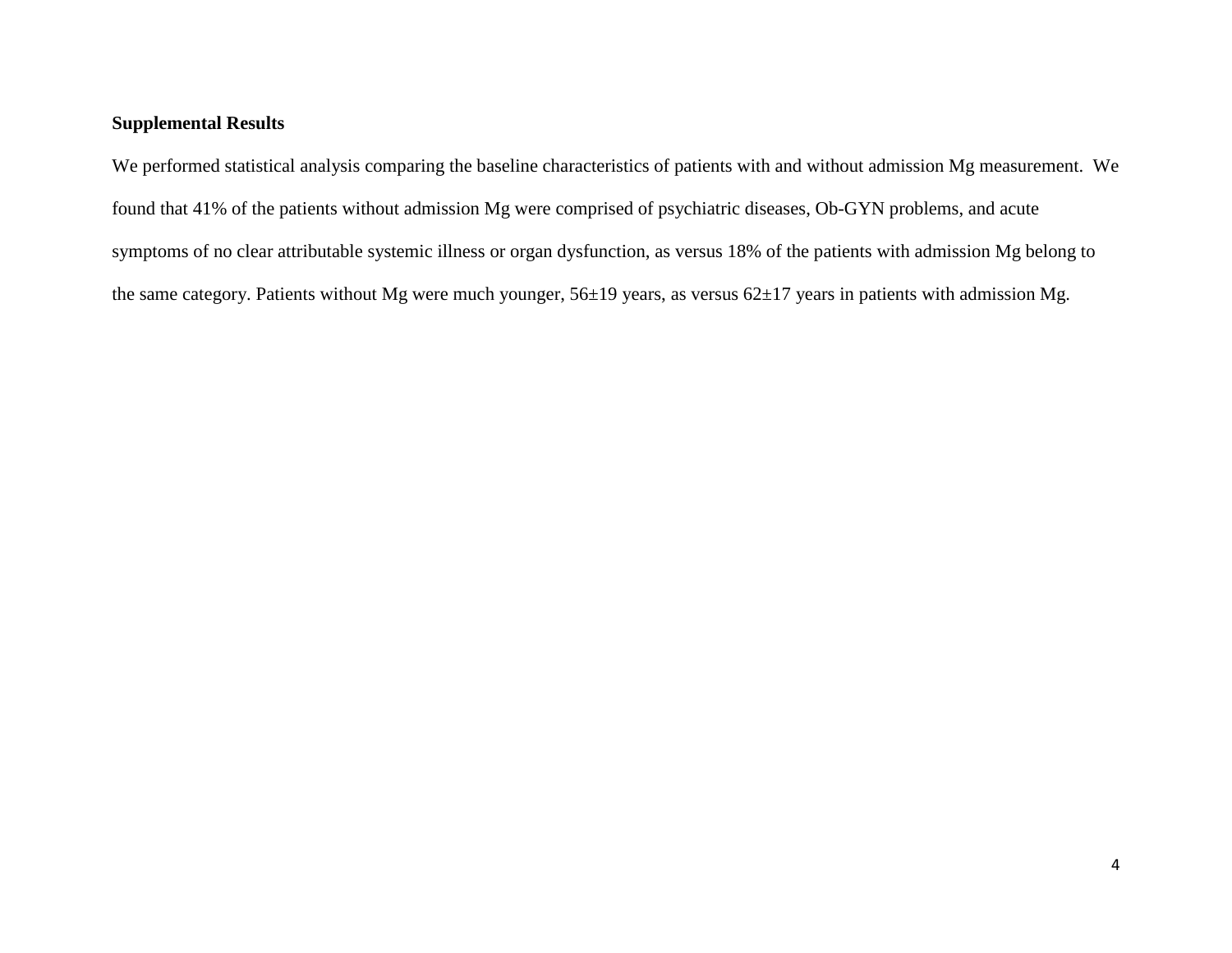| variables                               | Serum Mg level at hospital admission (mg/dl) |                 |                 |                 |        |
|-----------------------------------------|----------------------------------------------|-----------------|-----------------|-----------------|--------|
|                                         | $2.3 - 2.49$                                 | $2.5 - 2.69$    | 2.7-2.89        | $\geq$ 2.9      | p      |
| $\mathbf N$                             | 5,123                                        | 1,649           | 586             | 550             |        |
| Age (year)                              | $64 + 17$                                    | $66 \pm 16$     | $67+17$         | $62{\pm}20$     | < .001 |
| Male                                    | 3,090(60)                                    | 982 (60)        | 385 (66)        | 295 (54)        | .001   |
| Caucasian                               | 4674 (91)                                    | 1500 (91)       | 521 (89)        | 475 (86)        | .001   |
| Charlson score                          | $2.1 \pm 2.5$                                | $2.3 \pm 2.6$   | 2.5(2.6)        | $2.3 \pm 2.5$   | < .001 |
| eGFR (ml/min/1.73m2)                    | $66 + 32$                                    | $56 + 33$       | $44 + 32$       | $42 + 34$       | < .001 |
| Alcohol dependence                      | 296(6)                                       | 102(6)          | 28(5)           | 41(7)           | .25    |
| DM                                      | 1074(21)                                     | 426(26)         | 152(26)         | 158 (29)        | < .001 |
| Principal diagnosis                     |                                              |                 |                 |                 | .001   |
| - Cardiovascular                        | 1796(35)                                     | 560 (34)        | 201 (34)        | 135(25)         |        |
| - Hematology/Oncology                   | 521(10)                                      | 166(10)         | 59 $(10)$       | 28(5)           |        |
| - Infectious disease                    | 173(3)                                       | 64(4)           | 29(5)           | 41 $(7)$        |        |
| - Endocrine/metabolic                   | 180(4)                                       | 74 (4)          | 34(6)           | 36(7)           |        |
| - Respiratory                           | 289(6)                                       | 118(7)          | 41(7)           | 31(6)           |        |
| - Gastrointestinal                      | 540 (11)                                     | 174(11)         | 45(8)           | 54(10)          |        |
| - Injury/poisoning                      | 653(13)                                      | 174(11)         | 51(9)           | 36(7)           |        |
| - Other                                 | 971 (19)                                     | 319 (19)        | 126(22)         | 189 (34)        |        |
| Mg supplement prior to admission        | 542 (11)                                     | 178(11)         | 48(8)           | 74(13)          | .04    |
| Potassium at admission (mEQ/L)          | $4.4 \pm 0.7$                                | $4.5 \pm 0.8$   | $4.6 \pm 0.9$   | $4.7 \pm 1.0$   | < .001 |
| Albumin at admission ( $g/dL$ ) n=2,272 | $3.59 \pm 0.66$                              | $3.52 \pm 0.68$ | $3.45 \pm 0.68$ | $3.36 \pm 0.70$ | < .001 |
| Ionized Ca (mg/dL) $n = 4,208$          | $4.83 \pm 0.39$                              | $4.78 \pm 0.40$ | $4.75 \pm 0.58$ | $4.75 \pm 0.57$ | < .001 |
| Phosphorus (mg/dL) $n = 4,899$          | $4.00 \pm 1.26$                              | $4.37 \pm 1.51$ | $5.04 \pm 2.16$ | $5.52 \pm 2.32$ | < .001 |

**Supplemental Table 2. Characteristics in patients with hypermagnesemia (Mg ≥ 2.3 mg/dL) (n=7908).**

Continuous data are presented as mean±SD; categorical data presented as counts (percentage)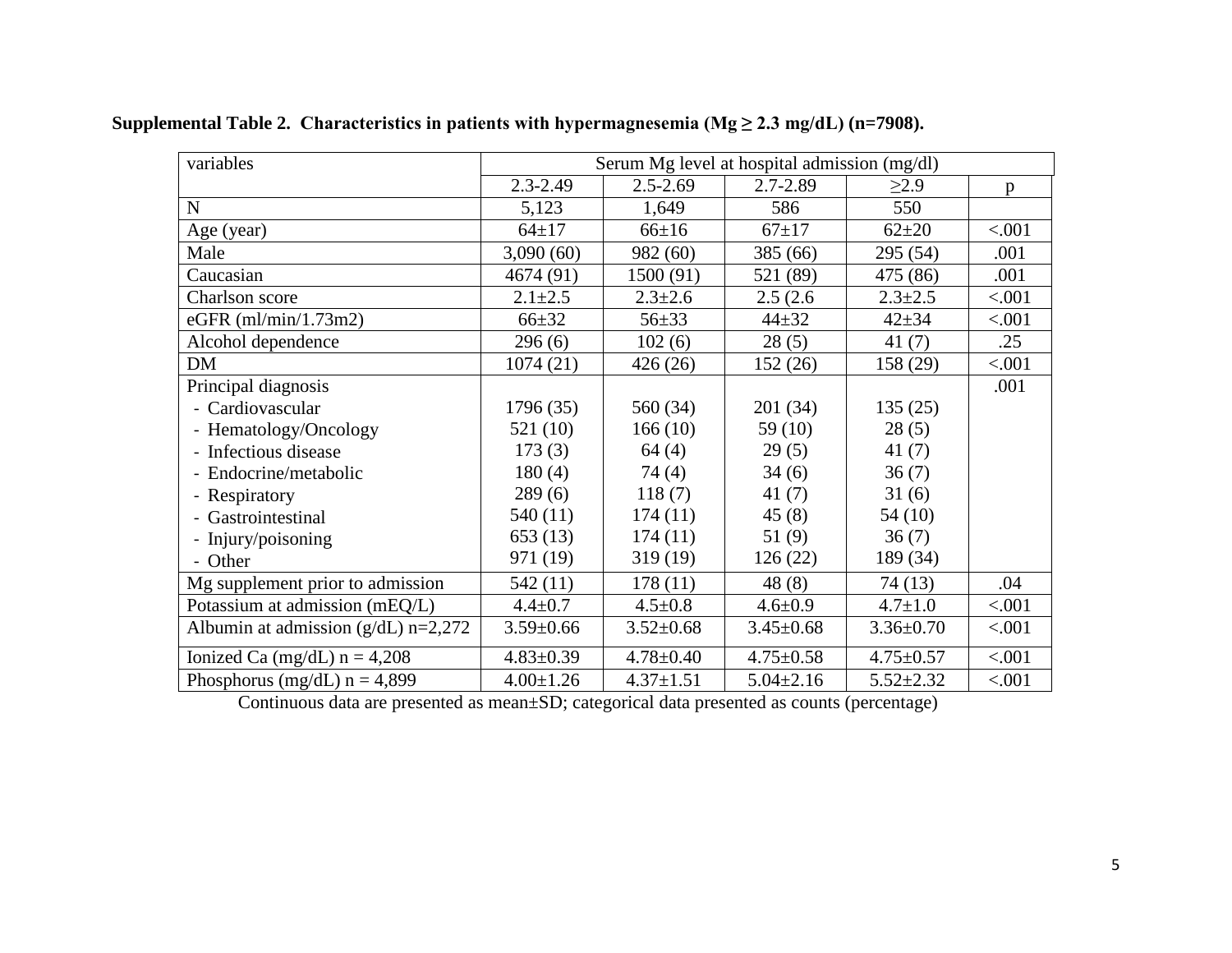## Supplemental Table 3. Outcomes in patients with hypermagnesemia ( $Mg \ge 2.3$  mg/dL).

3a) Hospital mortality

| Outcome                                       | Serum Mg level at hospital admission (mg/dl) |                   |                     |                   |  |
|-----------------------------------------------|----------------------------------------------|-------------------|---------------------|-------------------|--|
|                                               | $2.3 - 2.49$                                 | $2.5 - 2.69$      | $2.7 - 2.89$        | $\geq$ 2.9        |  |
| Hospital mortality                            | 156(3.0)                                     | 73 (4.4)          | 52(8.9)             | 60(10.9)          |  |
| <b>Hospital Mortality, OR</b><br>$(95\%CI)$   |                                              |                   |                     |                   |  |
| Model 1: unadjusted                           | $1.75(1.43-2.14)$                            | $2.58(1.97-3.34)$ | $5.42(3.94 - 7.34)$ | $6.82(5.04-9.10)$ |  |
| Model 2: age, sex, eGFR<br>and Charlson score | $1.45(1.18-1.79)$                            | $1.85(1.40-2.43)$ | $3.46(2.47 - 4.77)$ | $4.53(3.27-6.20)$ |  |
| - Model 3: Model 2 and<br>principal diagnosis | $1.42(1.15-1.76)$                            | $1.82(1.37-2.40)$ | $3.50(2.48-4.86)$   | $4.71(3.37-6.52)$ |  |
| - Model 4: model 3 and<br>phosphate           | $1.49(1.16-1.90)$                            | $1.88(1.36-2.56)$ | $2.42(1.58-3.60)$   | $3.36(2.27-4.91)$ |  |

3b) Hospital length of stay

| Outcome                                             | Serum Mg level at hospital admission (mg/dl) |                   |                   |                   |  |
|-----------------------------------------------------|----------------------------------------------|-------------------|-------------------|-------------------|--|
|                                                     | $2.3 - 2.49$                                 | $2.5 - 2.69$      | $2.7 - 2.89$      | $\geq$ 2.9        |  |
| LOS, day, median (IQR)                              | $4(2-7)$                                     | $5(3-8)$          | $6(3-10)$         | $6(3-11)$         |  |
| LOS, relative prolongation                          |                                              |                   |                   |                   |  |
| $(95\% \text{ CI})$                                 |                                              |                   |                   |                   |  |
| Model 1: unadjusted                                 | $1.02(1.00-1.05)$                            | $1.20(1.15-1.26)$ | $1.37(1.28-1.48)$ | $1.43(1.32-1.54)$ |  |
| Model 2: age, sex, eGFR<br>$\overline{\phantom{0}}$ | $1.00(0.97-1.03)$                            | $1.15(1.10-1.21)$ | $1.29(1.19-1.39)$ | $1.33(1.23-1.44)$ |  |
| and Charlson score                                  |                                              |                   |                   |                   |  |
| Model 3: Model 2 and<br>$\overline{\phantom{a}}$    | $1.02(0.99-1.05)$                            | $1.18(1.13-1.24)$ | $1.33(1.24-1.43)$ | $1.40(1.30-1.52)$ |  |
| principal diagnosis                                 |                                              |                   |                   |                   |  |
| Model 4: model 3 and<br>$\overline{\phantom{a}}$    | $1.01(0.97-1.05)$                            | $1.14(1.08-1.21)$ | $1.29(1.18-1.41)$ | $1.25(1.14-1.37)$ |  |
| phosphate                                           |                                              |                   |                   |                   |  |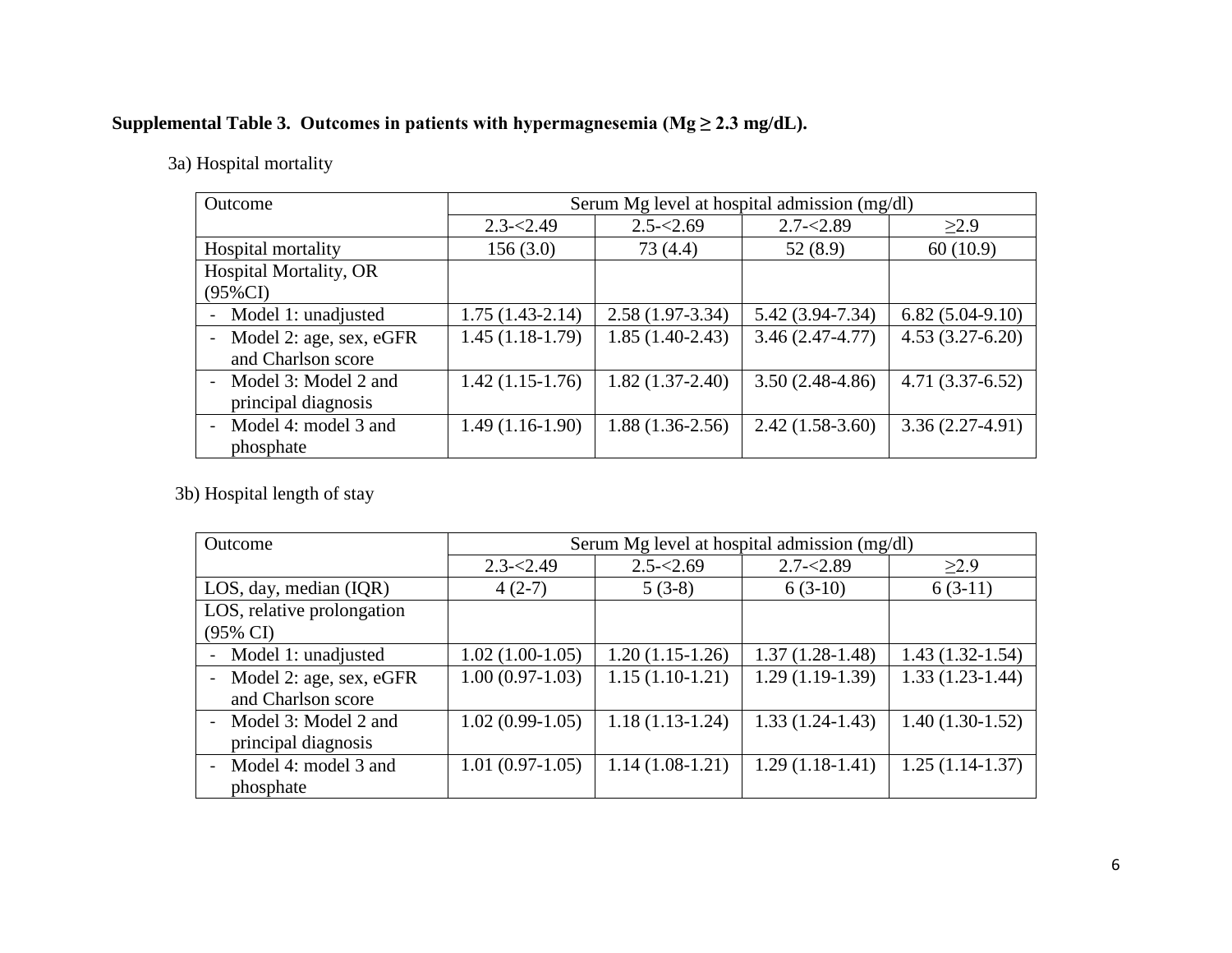|  | 3c) Discharge disposition <sup>+</sup> |  |
|--|----------------------------------------|--|

| Outcome                         | Serum Mg level at hospital admission (mg/dl) |                   |                   |                   |  |
|---------------------------------|----------------------------------------------|-------------------|-------------------|-------------------|--|
|                                 | $2.3 - 2.49$                                 | $2.5 - 2.69$      | $2.7 - 2.89$      | $\geq$ 2.9        |  |
| Hospital survivor               | 4,967                                        | 1,576             | 534               | 490               |  |
| Discharge disposition           |                                              |                   |                   |                   |  |
| - Home                          | 3,695(74)                                    | 1,040(66)         | 349(65)           | 303(62)           |  |
| Home Health Care                | 352(7)                                       | 157(10)           | 63(12)            | 56(11)            |  |
| Hospital rehab                  | 102(2)                                       | 33(2)             | 6(1)              | 10(2)             |  |
| <b>Skilled Nursing facility</b> | 772(16)                                      | 323(20)           | 110(21)           | 117(24)           |  |
| Swing bed                       | 46(1)                                        | 23(1)             | 6(1)              | 4(1)              |  |
| Discharge to a care facility,   |                                              |                   |                   |                   |  |
| OR (95% CI)                     |                                              |                   |                   |                   |  |
| Model 1: unadjusted             | $1.20(1.10-1.30)$                            | $1.67(1.47-1.89)$ | $1.56(1.27-1.92)$ | $1.93(1.56-2.36)$ |  |
| Model 2: age, sex, GFR          | $1.10(1.01-1.20)$                            | $1.47(1.28-1.68)$ | $1.39(1.11-1.73)$ | $2.09(1.65-2.63)$ |  |
| and Charlson score              |                                              |                   |                   |                   |  |
| Model 3: Model 2 and            | $1.10(1.01-1.21)$                            | $1.50(1.31-1.72)$ | $1.44(1.15-1.81)$ | $2.07(1.63-2.62)$ |  |
| principal diagnosis             |                                              |                   |                   |                   |  |
| Model 4: model 3 and            | $1.16(1.03-1.30)$                            | $1.55(1.30-1.84)$ | $1.57(1.20-2.05)$ | $1.95(1.47-2.58)$ |  |
| phosphate                       |                                              |                   |                   |                   |  |

Mg 1.7-1.89 mg/dL as a reference group